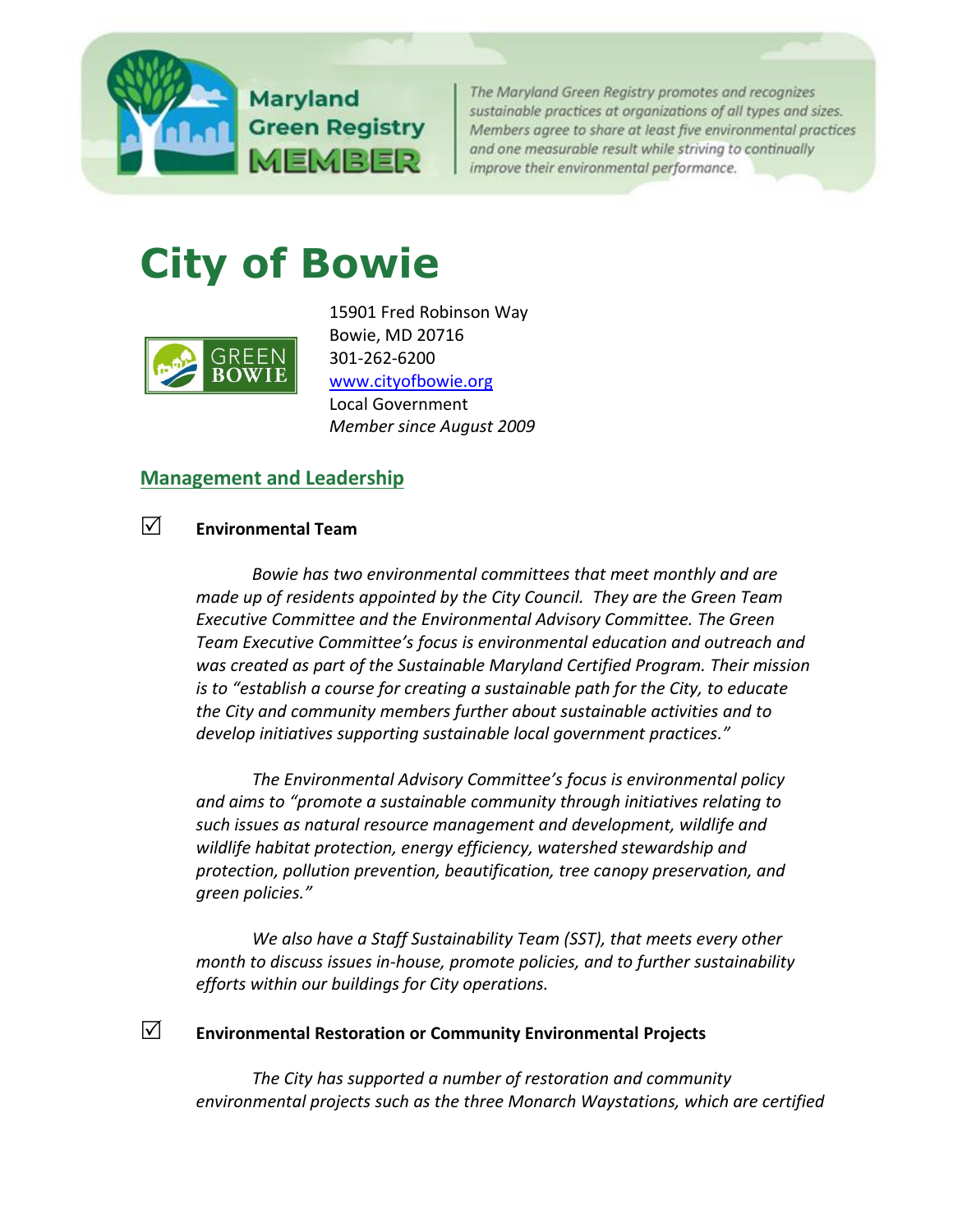*by Monarch Watch, a non-profit organization, and contains native plants that help support monarch butterfly populations in the area. A fourth location is currently in the works at Kenhill Center. The creation of Monarch Waystations was also part of the Green Team's effort to certify community properties as National Wildlife Federation (NWF) Wildlife Habitats. NWF Wildlife Habitats help to restore habitat in commercial and residential areas by providing food, water, cover, and a place for wildlife to raise their young. The City itself is now a Certified Community Wildlife Habitat.*

*The City has Stream Team volunteer opportunities and since their first cleanup, 2,216 Stream Team volunteers have removed over 17,000 pounds of trash and over 16,000 pounds of recyclables. Additionally, we have "weed warrior workdays" six times a year (3 in the spring and 3 in the fall) where the Green Team and resident volunteer to remove English Ivy from trees in our forests. This is a successful program that has freed the majority of Whitemarsh Park of its invasive English Ivy issues.*

# **Annual Environmental Goals**

*The City of Bowie has an over-arching goal in our new Climate Action Plan to reduce emissions by 50% by 2030. This is in-line with other regional emissionsreduction goals. The first step towards this was our Solar Farm. "The Farm" is on City owned land and is the product of a Power-Purchase Agreement. The energy generated from it will off-set over 40% of City operational emissions. We look forward to our next array going up in aspiration of a net-zero City facility operating status.* 

*We have also recently partnered with BGE to install EV chargers at both City Hall and Kenhill Center (our old City Hall which is used for a number of activities). The charging stations are up and running and accessible to all 24/7.* 

## **Environmentally Preferable Purchasing**

*As the staff sustainability team continues working to refine our Green Purchasing Policy, it should also be noted that all Green Bowie giveaway items are environmentally preferrable i.e. made from recycled materials or are compostable like the cups used for the annual Green Bowie Veterans Day 5k.* 

#### **[Waste](http://www.green.maryland.gov/registry/waste.html)**

# **Recycling**

*The City has a single-stream recycling program and set a recycling goal of 35% by 2012. We are not currently at our goal but working every day at*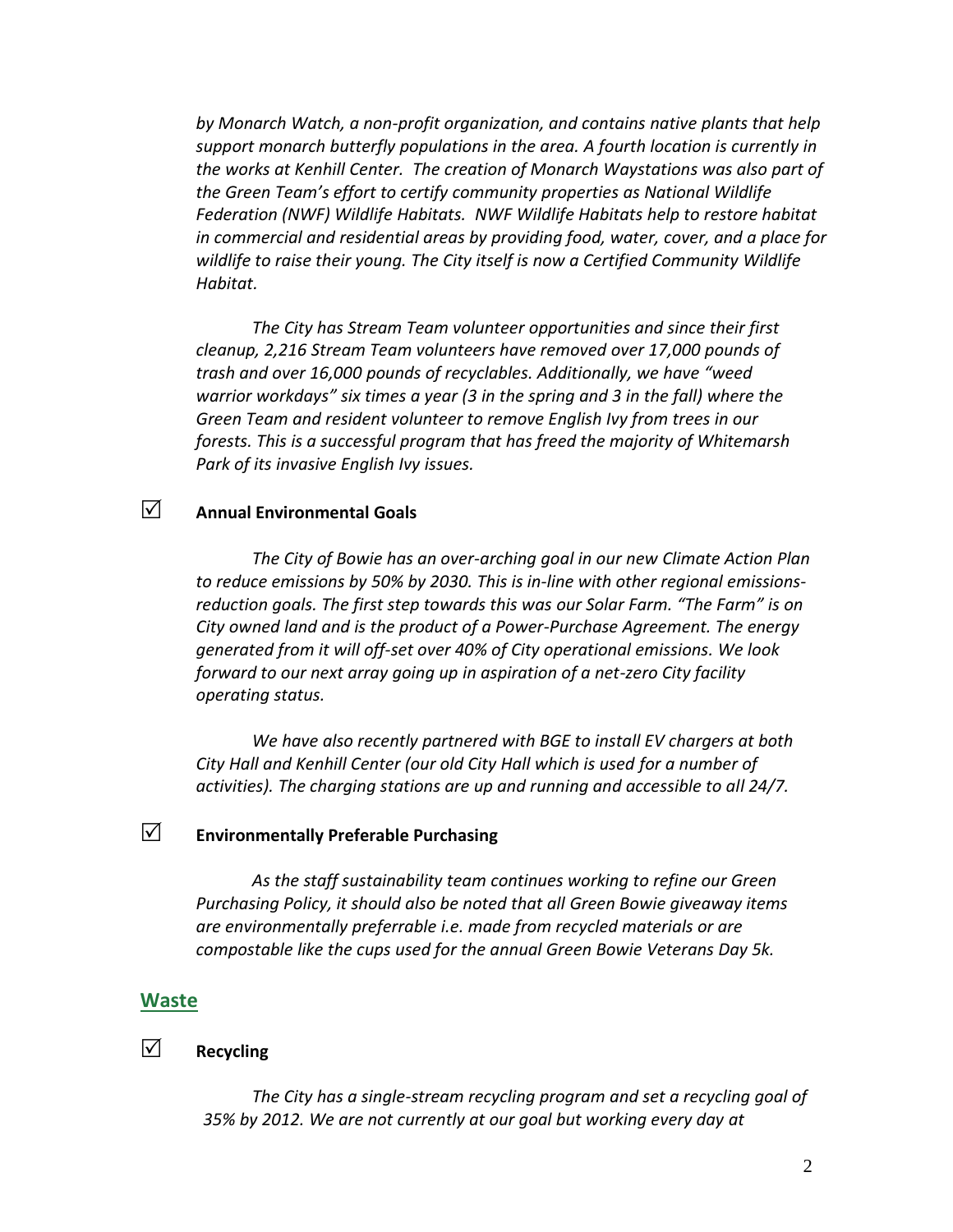*educational opportunities for residents so we can increase our recycling rate of recycling while decreasing the contamination rate.*

*During COVID we hosted a number of webinars on different sustainabilityrelated topics and recycling education was a central theme to many of them. The Sustainability Planner often does presentations at school where the recycling information is also the central message.*

# **Composting**

*The City also has a Food Waste Program with over 260 participants in seven neighborhoods. As of 2022, the program has diverted about 75 TONS of food waste from the landfill, averaging roughly 15 tons annually. The scraps go to the County Composting Facility where it is turned into compost and sold as Leaf Gro. We also provide backyard compost bins to residents at a reduced price for those not yet able to participate in the food waste program. The backyard compost bins can be purchased at City Hall for \$20.* 

#### **[Energy](http://www.mde.state.md.us/marylandgreen/Pages/Energy.aspx)**

# **Energy Efficiency**

*The City is designated as a Maryland Smart Energy Community through the Maryland Energy Administration. Our City Hall is LEED Gold Certified as is our Parks & Grounds building. We are currently working on several LED retrofit projects to continue our energy efficiency aspirations.* 

*The Sustainability Planner hosts lightbulb exchange events where residents can bring old CFL's and receive a FREE LED (courtesy of Philips). These events were very successful pre-COVID and will be back up and running in the spring of 2022.* 

*We have had a mulching and electric mower rebate program for some time and it is a successful rebate program for residents. We are now looking to expand it and offer rebates for different electric lawn care tools such as mowers, weed whackers, hedge trimmers, and leaf blowers. This program should be live in FY23.* 

# **Renewable Energy**

*The City has committed to deploying solar technology at city facilities. Efforts to support solar include starting a yearly renewable energy budget allocation and being a participant in Maryland's Smart Energy Communities as well as the U.S. Department of Energy's Solar Roadmap. Currently, the City has a*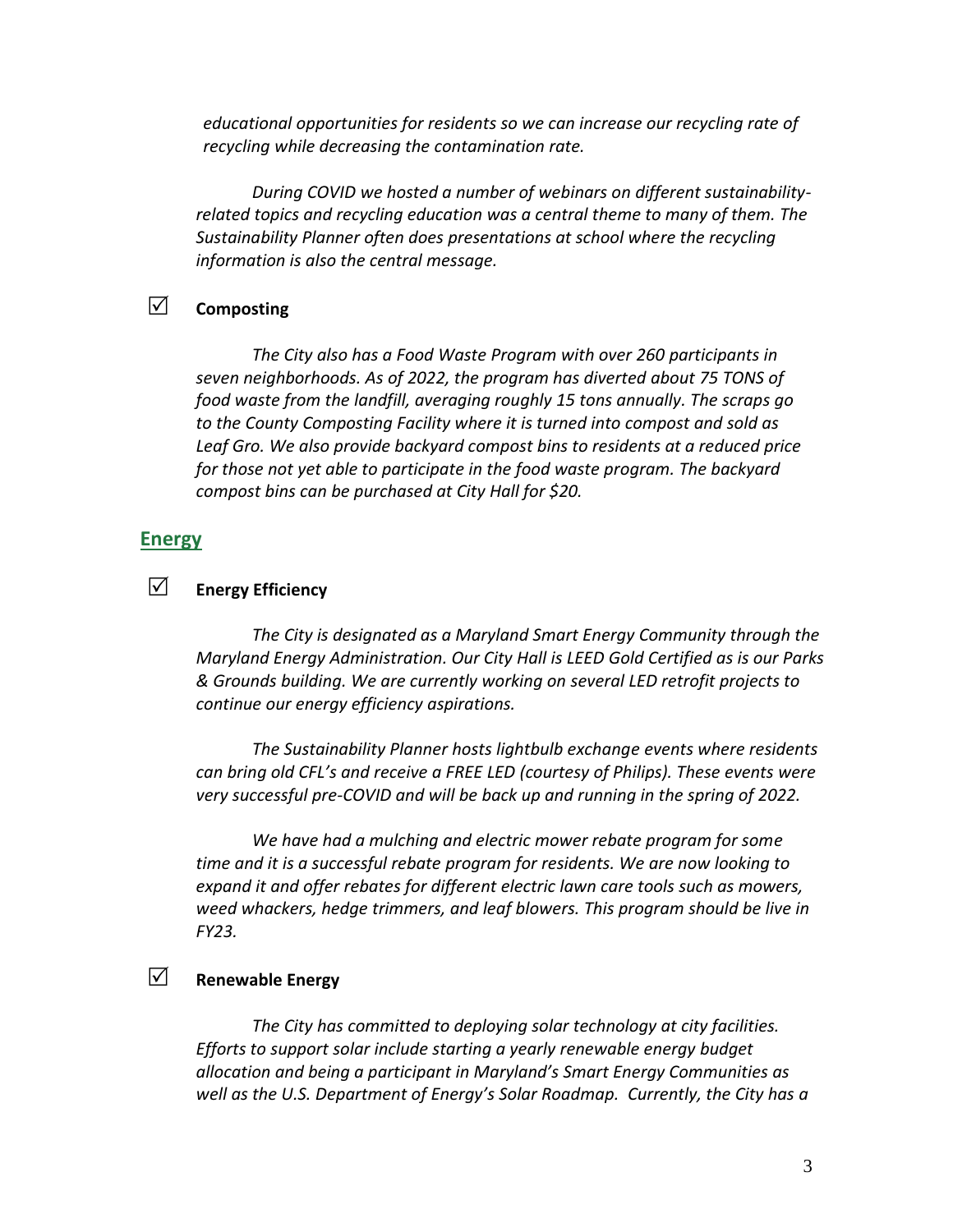*total capacity of 90.27 kW at city facilities. We now also have our Solar Farm, which will offset a significant amount of City operational emissions and look forward to our second array breaking ground in the coming years.* 

#### **[Transportation](http://www.green.maryland.gov/registry/trans.html)**

# **Fleet Vehicles**

*The City currently owns four Chevy Bolts for Code Department use as well as our original Nissan Leaf, and a number of hybrids. The Bowie Police Department became the first law enforcement agency in Maryland and one of the first departments on the east coast to purchase electric motorcycles for its patrol fleet. The eco-friendly bikes can run for 10 hours and up to 180 miles on an electric charge.*

#### **[Water](http://www.green.maryland.gov/registry/water.html)**

# **Stormwater Management and Site Design**

*The City is currently upgrading a stormwater basin used for flood control to current stormwater standards, which will provide water quality treatment to over 50 impervious acres. Our Public Works and Watershed Manager have also begun projects retrofitting streams and using native plants to line the banks. Our new retention ponds and streams help us to meet our stormwater permit from the state and help mitigate the issues present from not having proper stormwater management design when certain neighborhoods were first built.* 

# **[Green Building](http://www.green.maryland.gov/registry/iq.html)**

 $\nabla$ <sup>*l*</sup> LEED</sub>

*The building that houses the city's Parks and Grounds Division was certified LEED Silver in 2009. The building was built on the site of the old building using materials recycled from the original building and has many LEED features such as solar panels.* 

*The current City Hall building was completed in April 2011 and is certified LEED Gold. There are 42 LEED features incorporated into the building including a partial green roof, water saving toilets, light sensors, and reserved parking spaces for low-emission or hybrid vehicles.*